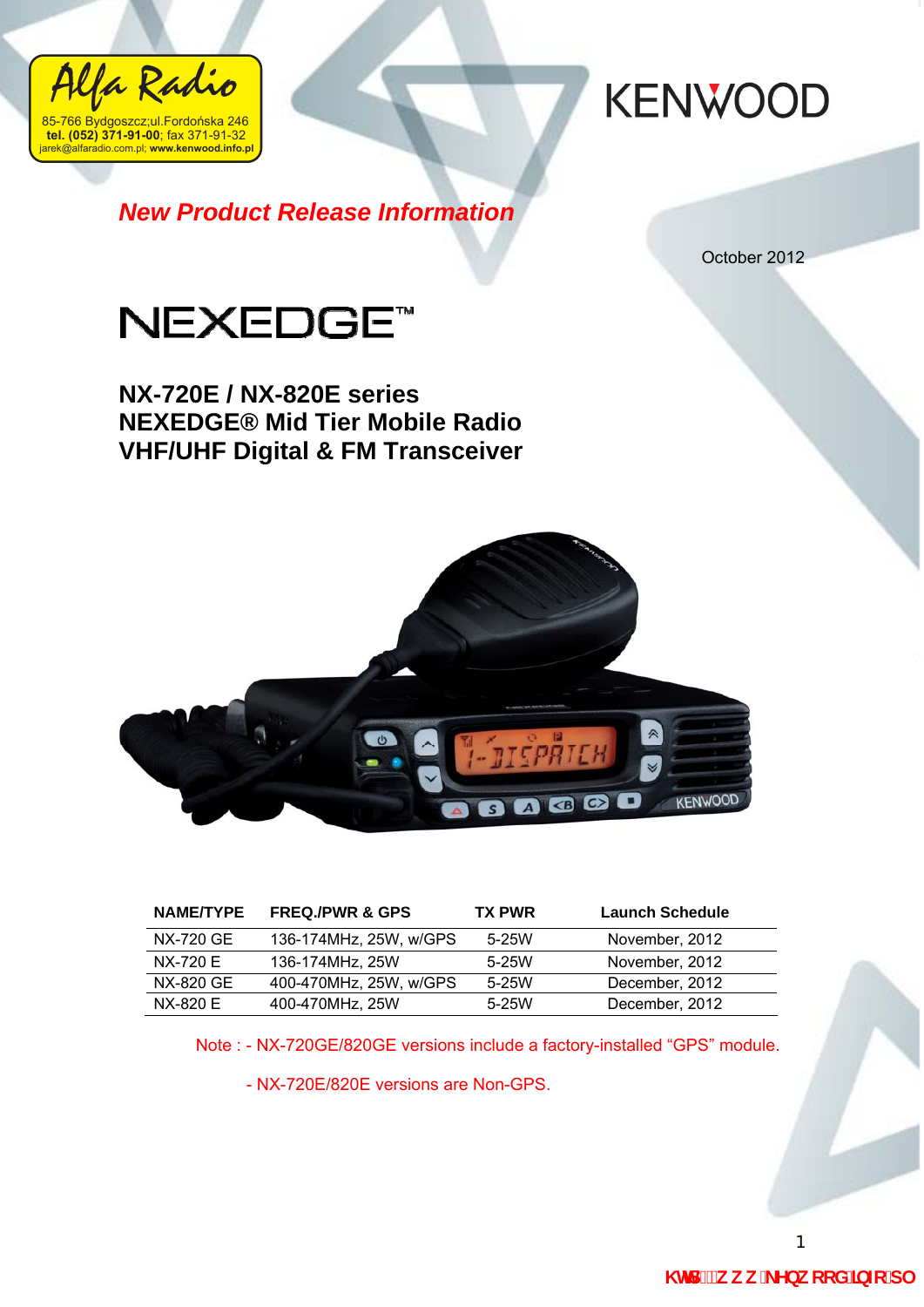

### **1. OVERVIEW**

#### *Mixed Mode Channel Spacing Enhanced*

Current Analogue and NXDN® digital fleets can share a NEXEDGE® base/repeater station in 25, 20 or 12.5 kHz Analogue & 12.5 or 6.25 kHz NXDN conventional "Mixed Mode," thus providing uninterrupted service as long as needed and a straightforward migration path as aging Analogue fleets are replaced with digital. Also, NEXEDGE® trunked traffic channels can be shared with existing external Analogue conventional or trunked logic controllers, extending service to fleets as a transition to NXDN® trunking is underway.

- 9 **12.5 kHz/ 6.25 kHz Band Width Operation (Digital Mode)**  The NX-720 / 820 can be used for 12.5 kHz (Narrow) or 6.25 kHz (Very Narrow) band width operation in NXDN® digital mode.
- 9 **25 kHz/ 20 kHz / 12.5 kHz per Channel (Analogue mode)**  The NX-720 / 820 can be used for 25 kHz (Wide), 20 kHz (Semi Wide) or 12.5 kHz (Narrow) spacing operation per channel in Analogue mode.

#### *OTAP*

OTAP (Over The Air Programming) is a function to reprogramming NEXEDGE terminals remotely, and can do FPU setting of the terminals over the air. OTAP Management software required to use the OTAP functionality.

### *Telephone Interconnect*

Adding telephone interconnect solution to current NEXEDGE® trunked system will require KTI-4 with external telephone patch. Phone calls to the system or outgoing calls to PSTN or PABX will passes through KTI-4, which serves as modulator or demodulator for NEXEDGE® digital voice audio and Analogue audio.

#### *QT/DQT/DTMF/5-TONE*

The industry standard tone/code squelching formats QT (CTCSS) and DQT (digital) provide system access and group segregation on shared frequencies. DTMF PTT ID is included for dispatch operations or for a simple remote control application. The DTMF decode capabilities include a selective call, transpond and radio stun. 5-Tone encode and decode provides 12 different formats (ZVEI, ZVEI2, PZVEI, DZVEI, PDZVEI, CCIR, PCCIR, EIA, EEA, Natel, AP-369, Kenwood format) for selective call use. All selective calling formats(FleetSync®, DTMF & 5-Tone) have call alert tones and LED indications.

#### *MDC-1200 signalling*

Built-in MDC signalling added that the following features are available:

- $\checkmark$  PTT ID Encode /Decode Emergency Encode/Decode
- Stun/Revive Decode Radio Check Decode

#### *MPT1327 trunked operation (Future Availability)*

NEXEDGE series will support MPT1327 trunking operation. From small groups to large scale of fleets, Kenwood's MPT radios provide reliable communications over MPT trunking networks. Flexible PC-settings allows easy and quick setting up.

#### *Multiple Solutions – One System*

NX-720 / 820 use advanced DSP-driven digital voice technologies and support both FM Analogue and new digital fleets. System type conversion or expansion only requires software options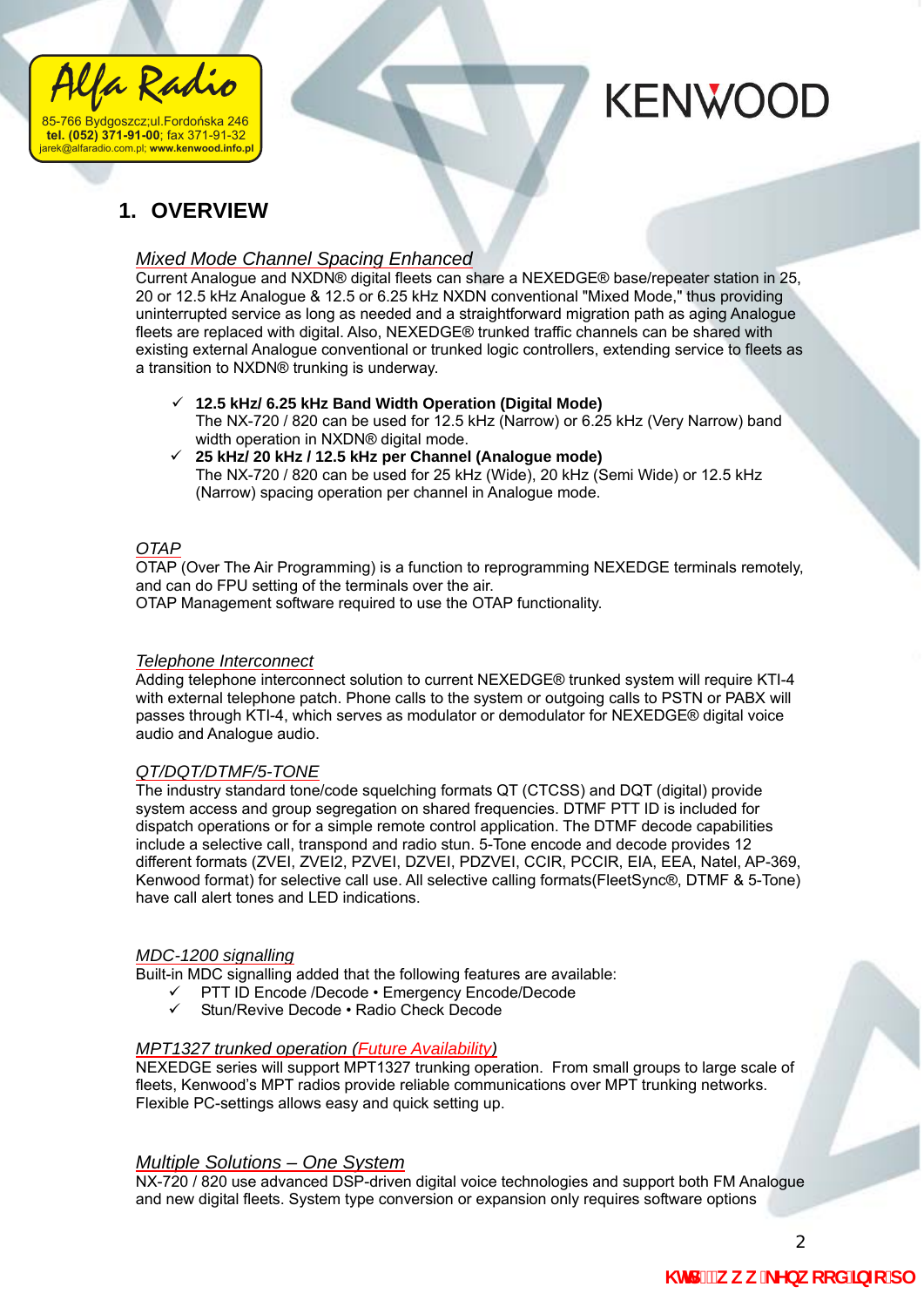



and/or additional base station units, i.e., no major hardware upgrading. Kenwood offers NEXEDGE® conventional, trunked and wide area trunked IP network solutions with secure digital voice and an array of advanced digital feature sets for business and government sectors.

### *Meet Analogue & Digital ETSI European Standard*

| Safety Standard: |  |
|------------------|--|

EN 300 086, EN 300 113, EN 300 219, EN 301 489, EN 301 166 (Voice & Data for 6.25 kHz Digital) EN 300 440\* (Receiver Category 3) Safety Standard: EN 60065, EN 60950-1, EN 60215

\*Note:apply for only NX-720GE/820GE with built in GPS.

#### *Extended Range over Analogue communication*

As RF signal strength weakens with distance, FM Analogue reception becomes increasingly noisy and intermittent. NXDN®'s low BER improves reception in fringe areas, thereby increasing the effective range generally by as much as twenty percent over Analogue FM.

#### *Natural Sounding Digital Voice plus Enhanced Kenwood Audio*

The AMBE+2™ VOCODER, a state-of-the-art voice digitization technology, replicates an individual's natural human speech nuances accurately unlike early technologies that sounded unnatural and synthesized. The AMBE+2™ offers superior voice quality at varying signal strengths even while driving at motorway speeds.

In addition to this technology, Kenwood utilizes its long standing audio heritage to optimize voice frequency components so that the audio output cuts through typical ambient noise. This enhancement and the noise reduction also provide clarity and low distortion in FM Analogue mode.

#### *Secure Voice & Data*

NEXEDGE® offers voice security for personnel safety and reduced liability exposure by protecting sensitive communications for your facilities and operations.

Inherent Level of Security in Digital Mode

NXDN® digital air interface prevents casual eavesdropping. Furthermore, the built-in NXDN® Digital Scrambler allows more secure Voice & Data communication.

Voice Inversion Scrambler Built-in

The built-in Analogue voice inversion scrambler provides basic communications protection against casual eavesdropping.

#### **General Features**

■Partner with Middle Range NEXEDGE Portable NX-220/320

■NX-720G/820G versions include a factory-installed "GPS" module.

- Requires Optional New GPS Antenna KRA-40G
- Non-GPS Versions are also Available

■LCD: 10 digits, 13 segments Amber Colour Backlit Display

■D-sub 15 Accessory Connector

■Voice Announciation of Channel Number

- ■VHF(136-174MHz), UHF(400-470MHz) wideband coverage
- ■Flash Firmware Upgrading ■260 channels
- ■IP54 & Mil 810 Blowing Rain ■Emergency/AUX Key
- 
- 
- 
- 
- ■MIL-Spec Speaker Mic Options ■Transmit/Busy/Call Alert/Warn LED
- ■Time Out Timer ■Emergency Call Features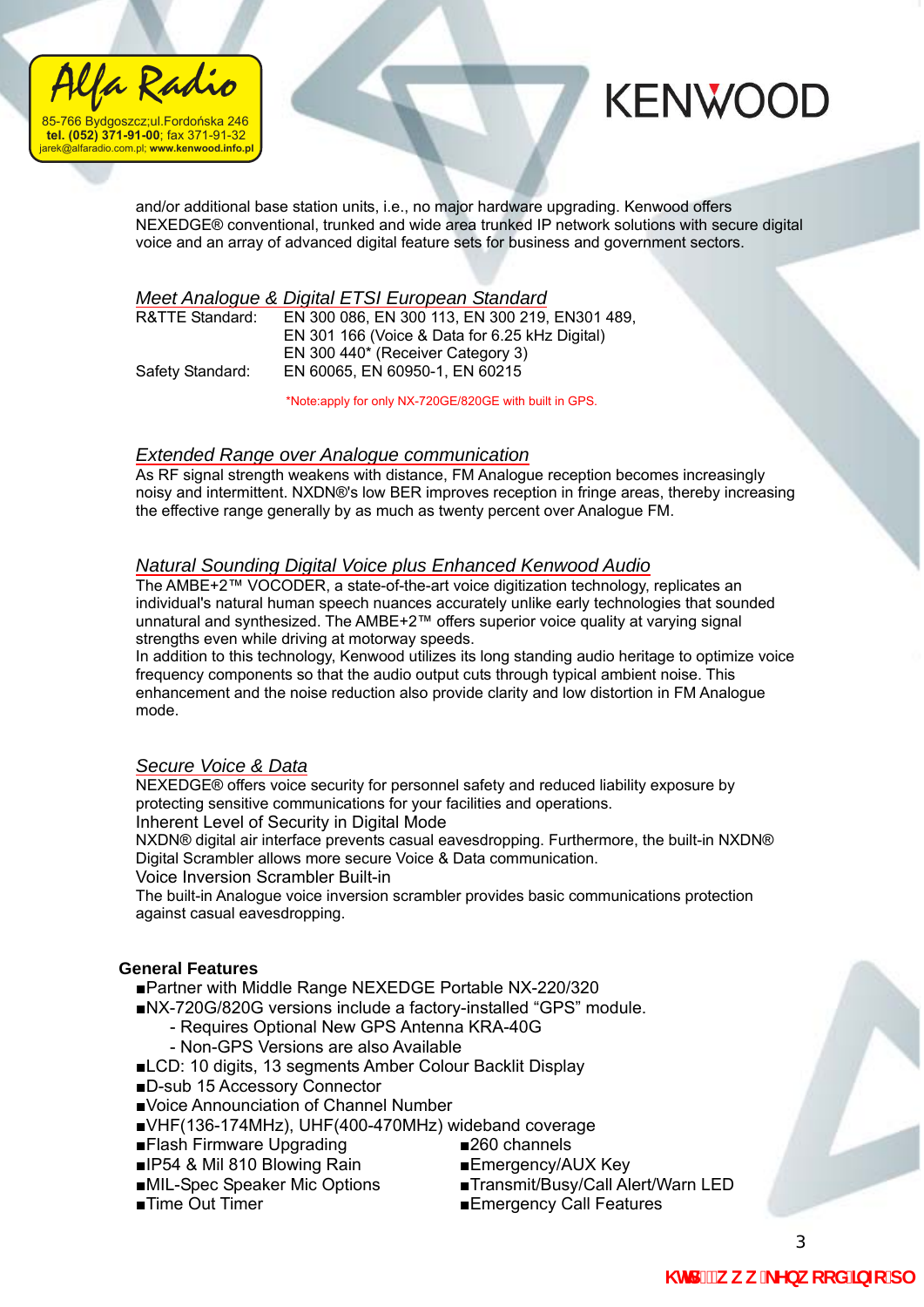



■Special Alert Tone Patterns ■Busy Channel Lockout ■KPG-141D Windows® FPU ■Transparent Data Mode ■Programmable TX/RX Indication (On/Off)

Note : the NX-720 series don't have option board capability.

#### **DIGITAL – GENERAL**

- ■NXDN® Digital Air Interface ■AMBE+2™ VOCODER
- ■6.25 & 12.5 kHz Channels ■Over-the-Air Alias (TX)
- 
- 

- 
- ■Emergency Call ■Short & Long Data Messages \*
- ■NXDN® Scrambler ■Status Messaging\*
- 

■Remote Stun/Kill \* ■GPS Location with Voice \* \* Requires NX subscriber unit PC Serial Interface compatible software application (e.g Kenwood AVL & Dispatch Messaging software) or hardware (e.g. console).

#### **DIGITAL – CONVENTIONAL MODE**

- ■64 (including "none") Radio Access Numbers (RAN)
- ■Individual & Group Selective Call
- ■Mixed FM/Digital Operation
- ■Conventional IP Networks
- ■Site Roaming

#### **DIGITAL – TRUNKING MODE**

- ■Individual Private Call ■Group Call
- 
- 
- ■Transmission Trunked Mode \*1 ■Message Trunked Mode \*1
- 
- ■Telephone Interconnect \*1\*3

- ■4 Priority Monitor ID's \*1 ■Late Entry (UID & GID) \*1
- ■Broadcast Call ■Remote Group Add \*2
	-
- ■Failsoft Mode \*1 ■Call Queuing with Priority \*1

\*1: These trunked features are primarily system programming and operational dependent. Priority Monitor also requires NX subscriber settings.

\*2: Requires NX subscriber unit PC Serial Interface compatible software application (e.g Kenwood AVL & Dispatch Messaging software) or hardware (e.g. console).

\*3: Require KTI-4 and teleco unit

#### **DIGITAL – TRUNKING MULTI-SITE MODE**

- 
- 
- ■Multi-Site IP Network Compatible ■Group Registration
- ■60,000 GIDs per Network ■60,000 UIDs per Network ■Wide Area All Group Call ■Auto-Roaming / Registration

#### **SCAN TYPES (FM & NXDN® CONVENTIONAL)**

■Single/Multi-Zone Scan ■Dual Priority Scan (Conventional) ■List Scan

#### **FM MODES – GENERAL**

■25, 20 & 12.5 kHz Channels ■FleetSync®/II

- ■DTMF Encode / Decode ■Companded Audio
- ■Voice Inversion Scrambler
- 
-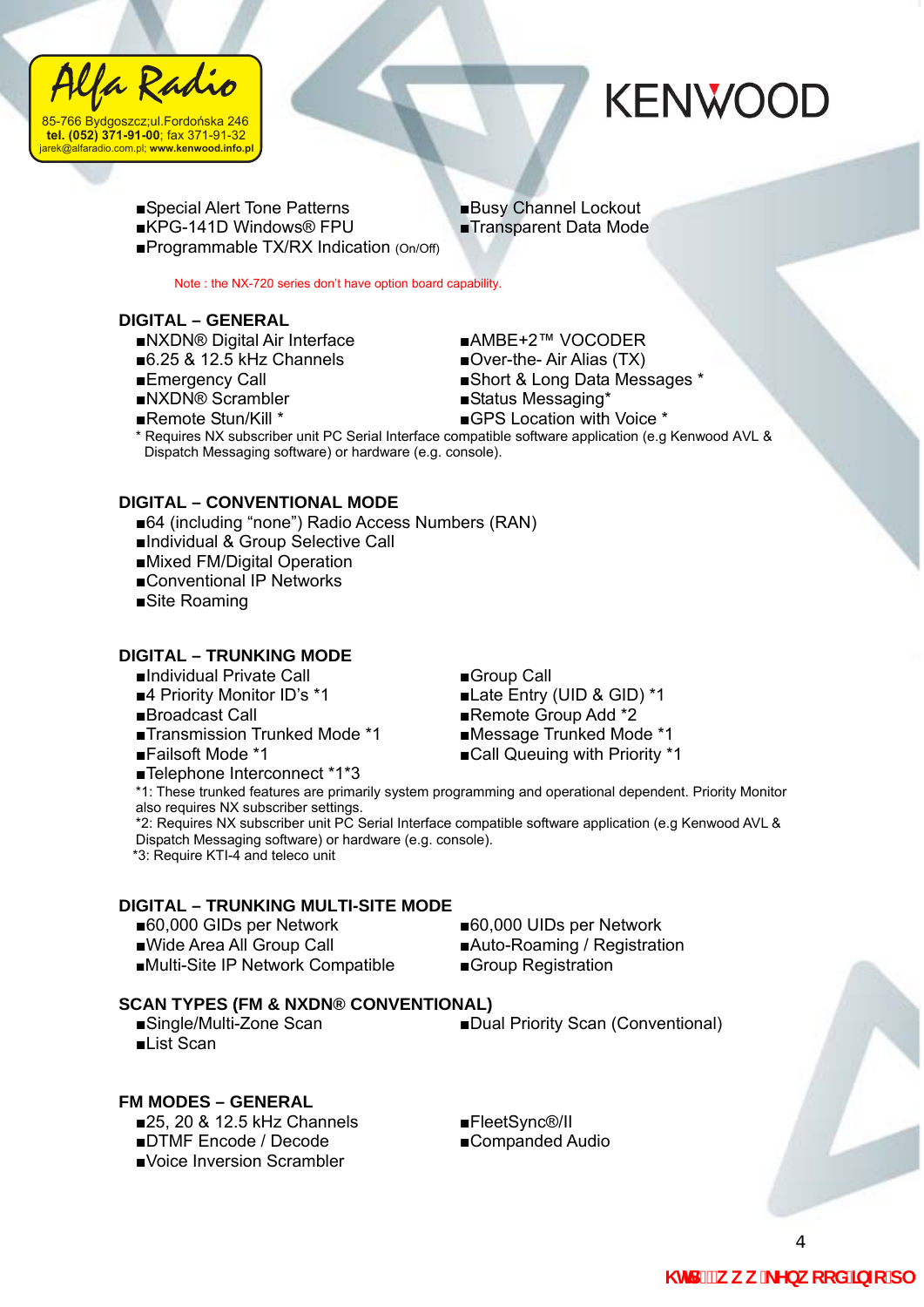

#### **FM CONVENTIONAL ZONES**

- 
- ■Single/Two-Tone Encode\* ■5-Tone Encode / Decode
- ■Voting
- \*: Require K-firmware

#### **FleetSync®/II \* (FM)**

- 
- ■Status Messaging\* ■Emergency Status
- 
- ■Power On/Off Status Messages \* ■Send/Display GPS<br>■PTT ID & Emergency GPS Reporting \* ■Status Message Block GPS Reporting ■PTT ID & Emergency GPS Reporting \*
- ■Short Text Messages \*
- ■GPS Ack Request

■QT / DQT ■Two-Tone Decode

- ■PTT ID Digital ANI (TX) ■Selective Call & Group Call
	-
	-
	-
- \*: Requires NX subscriber unit PC Serial Interface compatible software application (e.g Kenwood AVL & Dispatch Messaging software) or hardware (e.g.console).

## **2. OPTION**<br> **EXISTING ACCESSORIES**

- KMC-30 Microphone KRA-40G GPS ACTIVE ANTENNA
- KMC-32 Microphone w/ Keypad
- KMC-35 Microphone
- KMC-36 Microphone w/ Keypad
- KMC-9C Desktop Microphone
- KES-3/5 External Speaker
- KCT-18 Ignition Sense Cable
- KCT-36 Extension Cable
- KCT-60 Connection Cable
- KLF-2 DC line Filter
- KMB-10 Key Lock Adapter
- KPG-46A/U Programming Interface Cable
- KPG-141D Programming Software

#### **3. SUPPLIED ACCESSORIES**

- DC code assy
- Bracket
- Screw set
- Instruction Manual (En, Sp, Ger, Fr, Du, It, Turkish, Greek)\* **\*Russian and Portuguese will be provided with data**



**<NEW OPTIONAL ACCESSORIES>** 

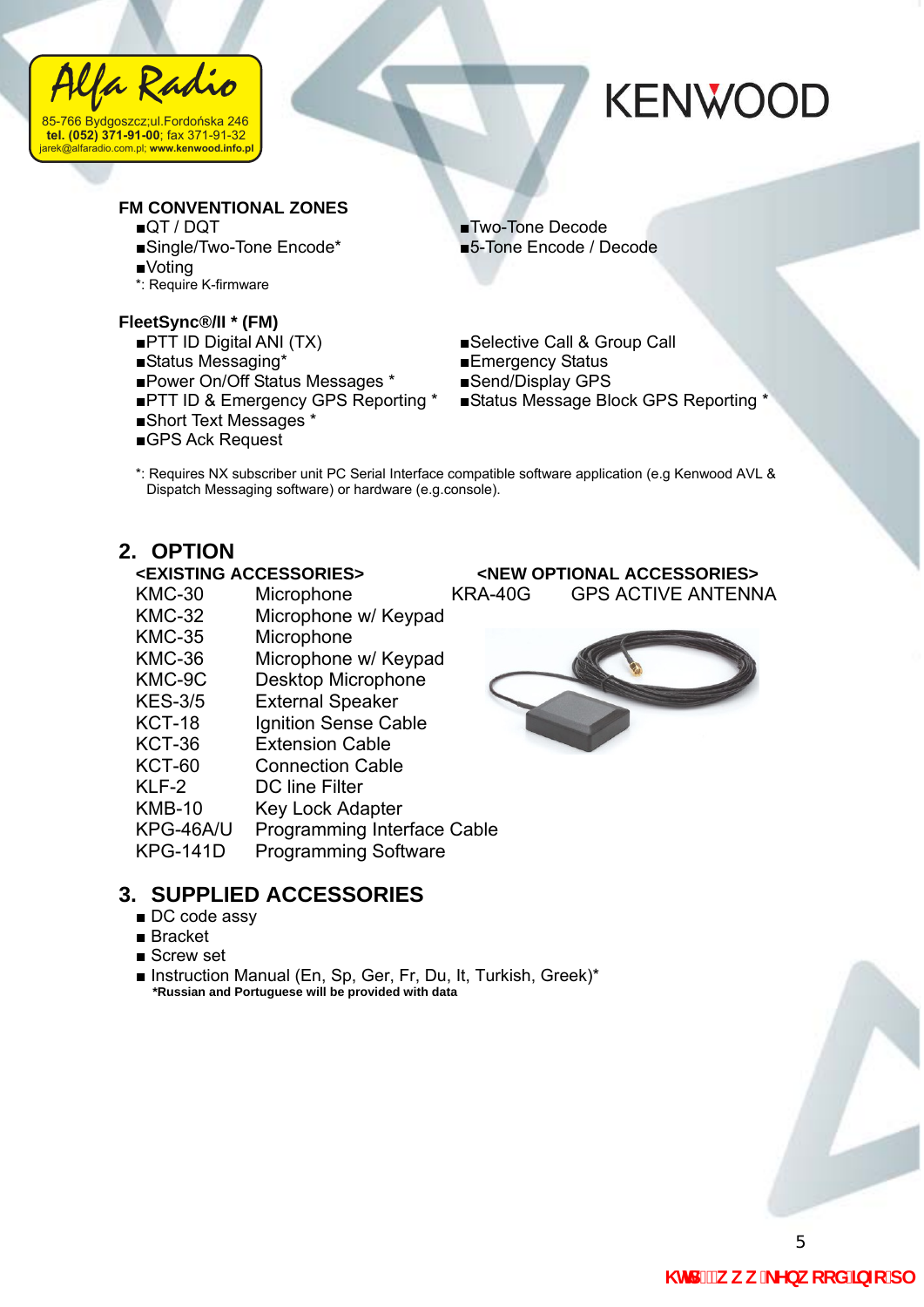### **4. SPECIFICATIONS**

| <b>General</b>                                                          |                                | <b>NX-720E</b>                                                             | <b>NX-820E</b>                                |  |  |
|-------------------------------------------------------------------------|--------------------------------|----------------------------------------------------------------------------|-----------------------------------------------|--|--|
| <b>Frequency Range</b>                                                  |                                | 136-174 MHz                                                                | 400-470 MHz                                   |  |  |
| <b>Number of Channels</b>                                               |                                | 260                                                                        |                                               |  |  |
| Zones                                                                   |                                | 128                                                                        |                                               |  |  |
| Max. Channels per Zone                                                  |                                | 250                                                                        |                                               |  |  |
|                                                                         | Analog                         | 12.5 / 20 / 25 kHz                                                         |                                               |  |  |
| <b>Channel Spacing</b>                                                  | Digital                        | 6.25 / 12.5 kHz                                                            |                                               |  |  |
| Antenna Impedance                                                       |                                | 50 $\Omega$                                                                |                                               |  |  |
| <b>Operating Voltage</b>                                                |                                | 13.2 V DC (10.8 - 15.6 V DC)                                               |                                               |  |  |
| <b>Operating Temperature Range</b>                                      |                                | -30 $^{\circ}$ C to +60 $^{\circ}$ C                                       |                                               |  |  |
| Frequency Stability(-30°C to +60°C)                                     |                                | $±1.0$ ppm                                                                 |                                               |  |  |
| Dimensions (W $\times$ H $\times$ D)                                    |                                | 160 x 43 x 136 mm                                                          |                                               |  |  |
| Weight                                                                  |                                | $1.2$ kg                                                                   |                                               |  |  |
| Applicable Standards ETSI R&TTE                                         |                                | EN 300 086, EN 300 113, EN 300 219,<br>EN 300 440*, EN 301 489, EN 301 166 |                                               |  |  |
|                                                                         | <b>ETSI Safety</b>             | EN 60065, EN 60950-1, EN 60215                                             |                                               |  |  |
| <b>Environmental Specification and IP Rating</b>                        |                                | IP54, MIL-STD-810 C, D, E, F, G                                            |                                               |  |  |
| <b>Receiver</b>                                                         |                                |                                                                            |                                               |  |  |
| Sensitivity (Analog)                                                    | EIA 12dB SINAD<br>$0.25 \mu V$ |                                                                            |                                               |  |  |
| (25kHz / 20kHz/12.5kHz) EN 20dB SINAD                                   |                                | $-3$ dB $\mu$ V (0.35 $\mu$ V)                                             |                                               |  |  |
| Sensitivity (Digital)                                                   | <b>3% BER</b>                  | 0.28 µV / 0.20 µV                                                          |                                               |  |  |
| (12.5kHz/6.25kHz) 1% BER                                                |                                | -2 dB µV (0.40 µV)/ -5 dB µV (0.28 µV)                                     |                                               |  |  |
| <b>Adjacent Channel Selectivity (Analog)</b><br>(25kHz / 20kHz/12.5kHz) |                                |                                                                            | 80 dB / 78 dB / 70 dB   78 dB / 76 dB / 68 dB |  |  |
| Intermodulation (Analog)                                                |                                | 65 dB                                                                      |                                               |  |  |
| Spurious Response Rejection (Analog)                                    |                                | 80 dB                                                                      |                                               |  |  |
| <b>Audio Distortion</b>                                                 |                                | Less than 3%                                                               |                                               |  |  |
| <b>Audio Output</b>                                                     |                                | $4 W/4 \Omega$                                                             |                                               |  |  |

\* Receiver Category 3